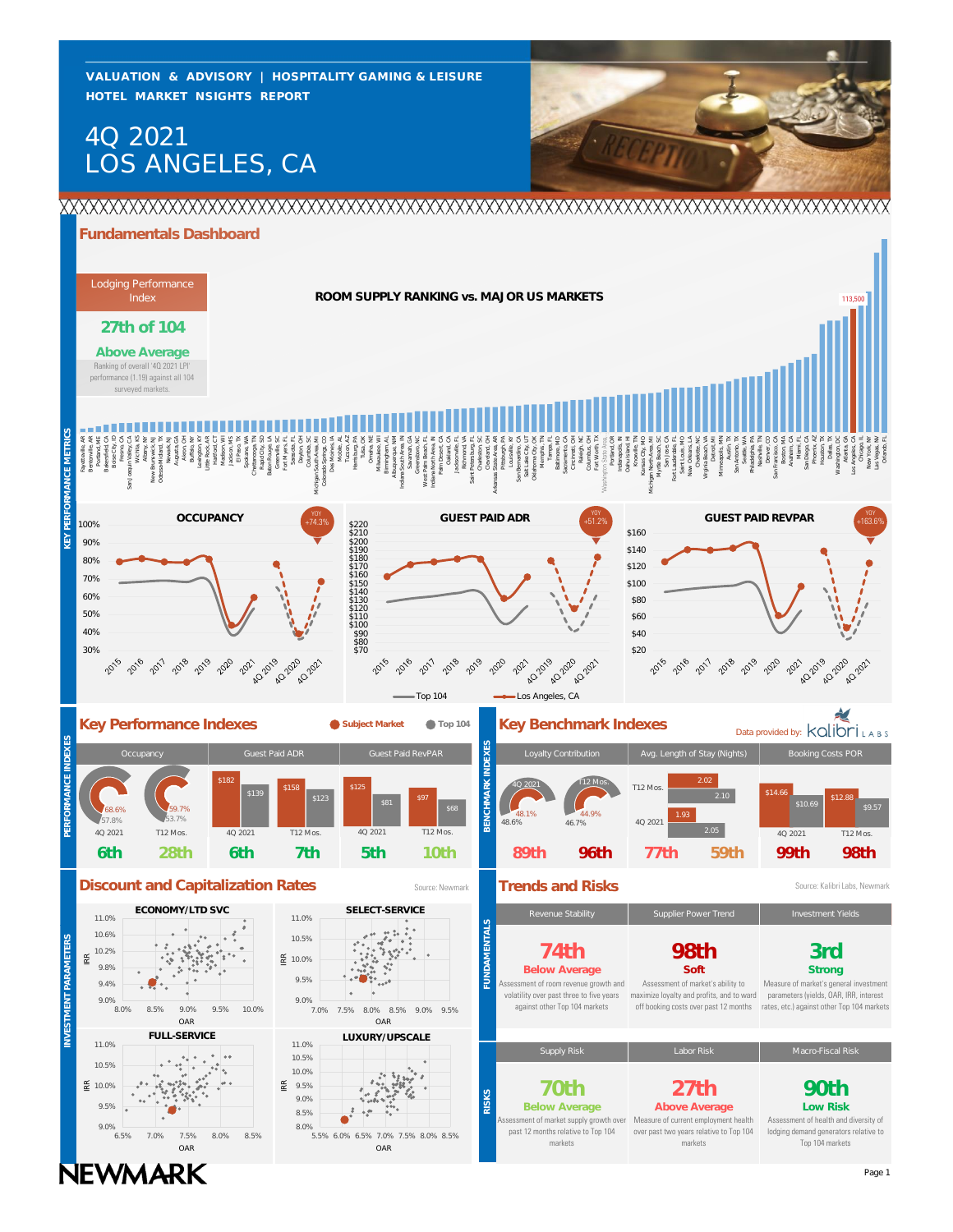### **Location Quick Facts** Newmark Hotel Market Nsights Report - 4Q 2021 Los Angeles, CA

### **Key Performance Metrics**

| Key Performance Metrics |         |            |                   |             |               |                     |                 |         |                      | Data provided by: kolibriLABS |             |
|-------------------------|---------|------------|-------------------|-------------|---------------|---------------------|-----------------|---------|----------------------|-------------------------------|-------------|
| <b>YEAR</b>             |         |            | <b>Guest Paid</b> | <b>COPE</b> |               | <b>Booking Cost</b> | <b>ADR COPE</b> | Loyalty | Avg. Length of       | Supply                        | Performance |
| <b>ENDING</b>           | Осс%    | <b>ADR</b> | <b>RevPAR</b>     | <b>ADR</b>  | <b>RevPAR</b> | <b>POR</b>          | %               | $\%$    | <b>Stay (Nights)</b> | (Available Rms)               | Index (LPI) |
| 2015                    | 79.7%   | \$158.53   | \$126.27          | \$145.10    | \$115.58      | \$13.43             | 91.5%           | 40.0%   | 2.10                 | 98,500                        | 1.56        |
| 2016                    | 81.4%   | \$172.92   | \$140.76          | \$157.93    | \$128.56      | \$14.99             | 91.3%           | 42.4%   | 2.07                 | 98,900                        | 1.55        |
| 2017                    | 79.6%   | \$176.23   | \$140.19          | \$160.48    | \$127.66      | \$15.75             | 91.1%           | 44.4%   | 1.98                 | 101,900                       | 1.22        |
| 2018                    | 79.4%   | \$179.67   | \$142.60          | \$164.06    | \$130.21      | \$15.61             | 91.3%           | 46.6%   | 1.94                 | 105,600                       | 1.43        |
| 2019                    | 81.0%   | \$179.35   | \$145.34          | \$163.68    | \$132.64      | \$15.67             | 91.3%           | 50.6%   | 1.87                 | 110,900                       | 1.28        |
| 2020                    | 44.2%   | \$132.39   | \$61.94           | \$122.20    | \$54.01       | \$10.19             | 92.3%           | 40.5%   | 2.13                 | 110,900                       | 1.18        |
| 2021                    | 59.7%   | \$158.04   | \$96.89           | \$145.16    | \$86.66       | \$12.88             | 91.9%           | 44.9%   | 2.02                 | 112,300                       | 1.19        |
| CAGR: 2015 thru<br>2021 | $-4.7%$ | $-0.1%$    | $-4.3%$           | 0.0%        | $-4.7%$       | $-0.7%$             | 0.1%            | 2.0%    | $-0.6%$              | 2.2%                          | $-4.5%$     |
| 40 2019                 | 78.2%   | \$177.62   | \$138.98          | \$162.48    | \$127.13      | \$15.14             | 91.5%           | 50.1%   | 1.81                 | 110,900                       | 1.28        |
| 40, 2020                | 39.3%   | \$120.23   | \$47.28           | \$111.01    | \$43.66       | \$9.21              | 92.3%           | 40.9%   | 2.18                 | 113,400                       | 1.18        |
| 40 2021                 | 68.6%   | \$181.78   | \$124.64          | \$167.12    | \$114.59      | \$14.66             | 91.9%           | 48.1%   | 1.93                 | 113,500                       | 1.19        |
| % Change                | 74.3%   | 51.2%      | 163.6%            | 50.5%       | 162.5%        | 59.1%               | $-0.4%$         | 17.5%   | $-11.6%$             | 0.1%                          | 0.6%        |

### **Notable Metrics Notable Trends**

| OAR: Luxury/Upscale                                                                                                             | Latest-Quarter Guest Paid<br>RevPAR                                                                | <b>Total Rooms Sold</b>                                                                    | Short-Term Historical Loyalty<br>Contribution Growth                                                                   | Long-Term Historical Loyalty<br><b>Contribution Growth</b>                                                            | Overall Health of Hotel M                                                                                                     |
|---------------------------------------------------------------------------------------------------------------------------------|----------------------------------------------------------------------------------------------------|--------------------------------------------------------------------------------------------|------------------------------------------------------------------------------------------------------------------------|-----------------------------------------------------------------------------------------------------------------------|-------------------------------------------------------------------------------------------------------------------------------|
| 2nd<br><b>Highly Favorable</b><br>Los Angeles, CA exhibited favorable OAR<br>metrics in the luxury/upscale segment<br>$(6.1\%)$ | 5th<br>Strong<br>The market benefited from strong<br>latest-quarter Guest Paid RevPAR<br>(S124.64) | 3rd<br>Strong<br>The market also boasted strong total<br>rooms sold (24,481,236)           | 15th<br>Above Average<br>Los Angeles, CA enjoyed strong<br>short-term historical loyalty contribution<br>growth (1.8%) | 25th<br>Above Average<br>The market exhibited strong long-term<br>historical loyalty contribution growth<br>$(2.6\%)$ | 28th<br>Above Average<br>The market also has benefited<br>strong general hotel market perfo<br>(levels and trends of fundamer |
| Latest-Quarter Booking Costs<br><b>POR</b>                                                                                      | T12-Month Booking Costs POR                                                                        | T12-Month COPE ADR<br>Percentage                                                           | Long-Term Historical Average<br>Length of Stay Growth                                                                  | Short-Term Historical Supply<br>Growth                                                                                | Short-Term Historical Ave<br>Length of Stay Growt                                                                             |
| 99th                                                                                                                            | 98th                                                                                               | 97th                                                                                       | 90 <sub>th</sub>                                                                                                       | 80th                                                                                                                  | 75th                                                                                                                          |
| Soft                                                                                                                            | Soft                                                                                               | Soft                                                                                       | Soft                                                                                                                   | <b>Below Average</b>                                                                                                  | <b>Below Average</b>                                                                                                          |
| This market has been burdened by high<br>latest-quarter booking costs (\$14.66)                                                 | The market was burdened by high<br>T12-month booking costs POR (\$12.88)                           | Los Angeles, CA also has been hampered<br>by weak T12-month COPE ADR<br>percentage (91.9%) | The market exhibited weak long-term<br>historical average length of stay growth<br>$(-0.9% )$                          | We note this area has been burdened by<br>high short-term historical supply growth<br>$(1.4\%)$                       | Los Angeles, CA also exhibited<br>short-term historical average le<br>stay growth (0.3%)                                      |



Deep Sea Pedro Harbor

Long-term investment grade, Prime-1 short-term outlook

# **Jurisdictional Information** Source: US Census Bureau,

Municipal Name: Los Angeles Los Angeles Dept. of Labor Statistics<br>
County: Los Angeles County Los Angeles County State: California Geo Coordinates (market center): 34.05223, -118.24368

Los Angeles County

#### **Major Hotel Demand Generators**

University of California Los Angeles | Kaiser Permanente | University of Southern California | Northrop Grumman Corp. | Providence Health Systems | Target Brands Inc. | The Kroger Co. | The Boeing Co. | The Walt Disney Co. | Albertsons/Vons/Pavilions | Bank of America Corp. | Cedars-Sinai Medical Center | NBC Universal | AT&T | The Home Depot U.S.A. Inc. | Wells Fargo & Co. | ABM Industries Inc. | California Institute of Technology | Wonderful Co. | FedEx Corp.

| Metrics and Ranking            | Measurement       | Rankings               |
|--------------------------------|-------------------|------------------------|
| Population (hotel market area) | 8.944.687         | 1st of 104 (Very Large |
| Income per Capita              | \$54.501          | 31st of 104 (Above Av  |
| Feeder Group Size              | 133.4 Persons PSR | 88th of 104 (Below Ay  |
| Feeder Group Earnings          | \$7,268,238 PSR   | 89th of 104 (Below Av  |
| <b>Total Market COPE</b>       | \$3.9 billion     | 3rd of 104 (Strong)    |
|                                |                   |                        |

#### **Strong Above Average Above Average Above Average** Short-Term Historical Loyalty Contribution Growth The market exhibited strong long−term historical loyalty contribution growth (2.6%) The market also has benefited from Long-Term Historical Loyalty **25th 28th** Los Angeles, CA enjoyed strong short−term historical loyalty contribution growth (1.8%) **15th**

### strong general hotel market performance (levels and trends of fundamentals)

| Long-Term Historical Average<br>Length of Stay Growth | Short-Term Historical Supply<br>Growth   | Short-Term Historical Average<br>Length of Stay Growth |
|-------------------------------------------------------|------------------------------------------|--------------------------------------------------------|
| 90 <sub>th</sub>                                      | 80th                                     | 75th                                                   |
| Soft                                                  | <b>Below Average</b>                     | <b>Below Average</b>                                   |
| The market exhibited weak long-term                   | We note this area has been burdened by   | Los Angeles, CA also exhibited weak                    |
| historical average length of stay growth              | high short-term historical supply growth | short-term historical average length of                |
| $(-0.9% )$                                            | $(1.4\%)$                                | stay growth (0.3%)                                     |

### **Market Performance Stage Los Angeles, CA: Expansion Stage**

he Los Angeles, CA market is currently in the 'Expansion' stage of the performance cycle. In this stage, hotels generally perform adequately and in an economy with resilience and higher confidence the economy will recover from the COVID-19 crisis. Barriers to entry are low, displacement demand is high, and the market typically experiences an expansion of both hotel supply and general economic conditions. Example markets in this stage include Austin, TX; Fort Lauderdale, FL; and Fort Worth, **Expansion** TX.

#### **Other Stages:**

In the 'Regeneration' stage, hotels and the underlying economy are generally underperforming. The highest and best uses of hotel assets are challenged whether by COVID-19 impacts, oversupply, weak economic indicators, and/or poor corporate contribution. Hotel investors look for opportunities to either exit or regenerate demand. Example markets in this stage include Cincinnati, OH; Detroit, MI; and New Orleans, LA.

In the 'Ignition' stage, hotels generally perform adequately for operators to enjoy positive returns, with confidence the economy will recover from the COVID-19 crisis. While the general economy lags, strong hotel performance can ignite expansion in certain key sectors. Example markets in this stage include Knoxville, TN; Miami, FL; and Michigan North Area, MI.

In the 'Absorption' stage, hotels are underperforming but in an economy with resilience and confidence the economy will recover from the COVID-19 crisis, presenting upside for CRE. Barriers to entry are high and the market typically hosts little or no ew supply, allowing for the existing stock of rooms to be absorbed. Example markets in this stage include Anaheim, CA; Atlanta, GA; and Boston, MA.



### Prone to natural disasters **NEWMARK**